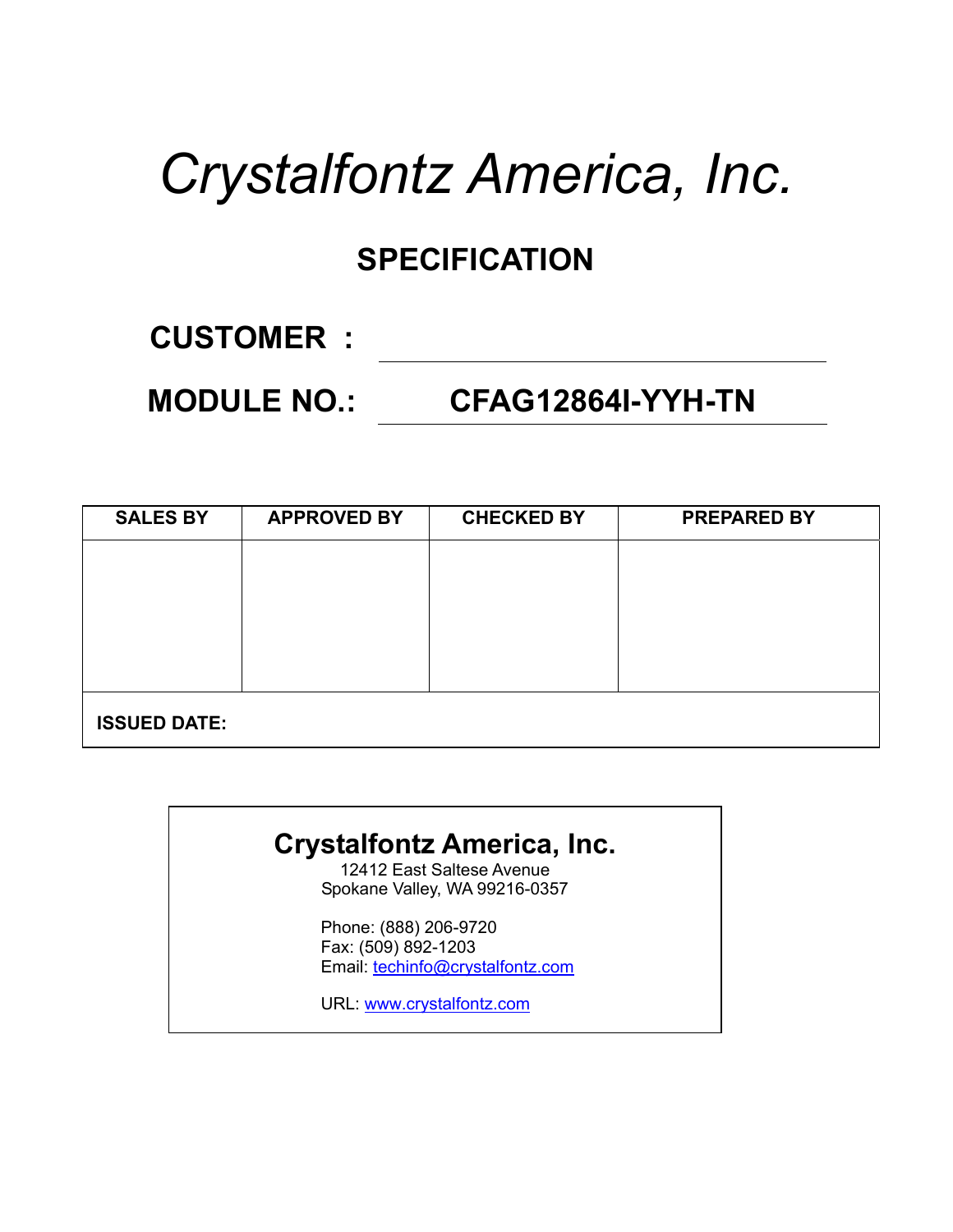# **Contents**

- 1.Module classification information
- 2.Precautions in Use of LCM
- 3.General Specification
- 4.Absolute Maximum Ratings
- 5.Electrical Characteristics
- 6.Optical Characteristics
- 7.Interface Pin Function
- 8.Counter Drawing and Block Diagram
- 9.Timing Characteristics
- 10.Display Control Instruction
- 11.Detailed Explanation
- 12.Reliability
- 13.Backlight Information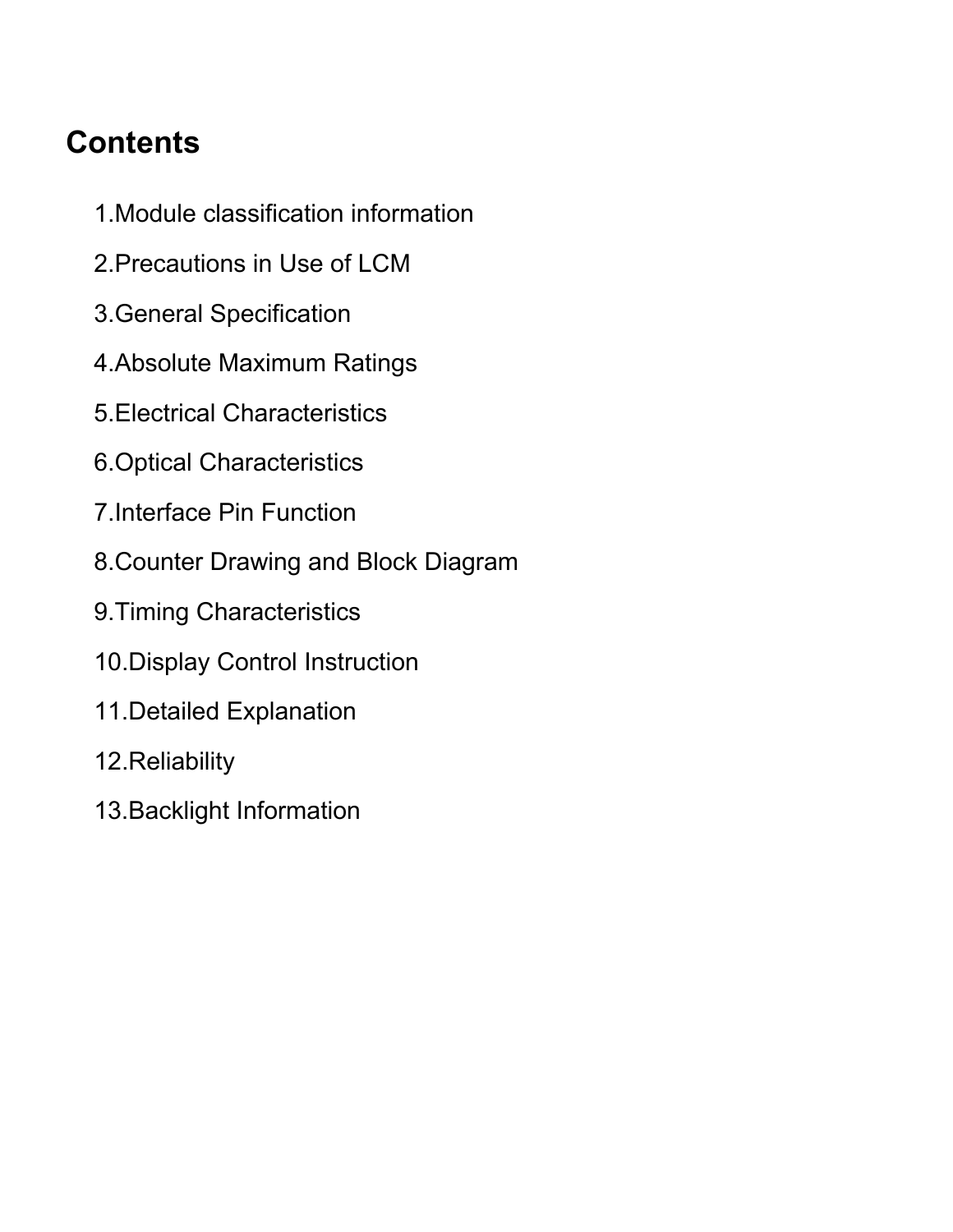### **1.Module Classification Information**

# $CFA$  G  $12864$   $I - YYH - TN$

 $0$   $0$   $0$   $0$   $0$   $0$   $0$   $0$   $0$   $0$ 

|                | 10 Brand Crystalfontz America, Inc.                                      |                                                                                                                                                                                                                                |                                                                                                                                                                                                                                                                        |  |  |  |  |  |  |  |
|----------------|--------------------------------------------------------------------------|--------------------------------------------------------------------------------------------------------------------------------------------------------------------------------------------------------------------------------|------------------------------------------------------------------------------------------------------------------------------------------------------------------------------------------------------------------------------------------------------------------------|--|--|--|--|--|--|--|
|                |                                                                          | $\circledcirc$ Display Type H $\rightarrow$ Character Type, <b>G</b> $\rightarrow$ <b>Graphic Type</b>                                                                                                                         |                                                                                                                                                                                                                                                                        |  |  |  |  |  |  |  |
| ③              | Display Font 128 dots x 64 dots                                          |                                                                                                                                                                                                                                |                                                                                                                                                                                                                                                                        |  |  |  |  |  |  |  |
|                | 4 Model Identifier. I                                                    |                                                                                                                                                                                                                                |                                                                                                                                                                                                                                                                        |  |  |  |  |  |  |  |
|                | <b>5</b> Backlight Type                                                  | N→Without backlight<br>$B\rightarrow EL$ , Blue green<br>$D \rightarrow EL$ , Green<br>$W \rightarrow FL$ , White<br>$F \rightarrow CCFL$ , White<br>Y→LED, Yellow Green                                                       | $T\rightarrow$ LED, White<br>A→LED, Amber<br>$R\rightarrow$ LED, Red<br>$O \rightarrow$ LED, Orange<br>G→LED, Green                                                                                                                                                    |  |  |  |  |  |  |  |
|                | © LCD Mode                                                               | B→TN Positive, Gray<br>$N \rightarrow TN$ Negative,<br>G→STN Positive, Gray<br>Y→STN Positive, Yellow<br><b>Green</b><br>M→STN Negative, Blue<br>$F \rightarrow FSTN$ Positive                                                 | $T \rightarrow FSTN$ Negative                                                                                                                                                                                                                                          |  |  |  |  |  |  |  |
| $^{\circledR}$ | <b>LCD Polarizer</b><br>Type/<br>Temperature<br>range/ View<br>direction | $A \rightarrow$ Reflective, N.T, 6:00<br>D→Reflective, N.T, 12:00<br>$G \rightarrow$ Reflective, W. T, 6:00<br>J-Reflective, W. T, 12:00<br>$B\rightarrow$ Transflective, N.T,6:00<br>$E \rightarrow$ Transflective, N.T.12:00 | $H \rightarrow$ Transflective,<br>W.T.6:00<br>$K \rightarrow$ Transflectiv,<br>W.T.12:00<br>$C \rightarrow$ Transmissive,<br>N.T, 6:00<br>$F \rightarrow$ Transmissive,<br>N.T, 12:00<br>I→Transmissive, W. T,<br>6:00<br>$L \rightarrow$ Transmissive, W.T, 12:<br>00 |  |  |  |  |  |  |  |
|                | <sup>8</sup> Special Code                                                | T: Negative Voltage generator on board and<br>temperature compensation<br>N: IC NT7107, NT7108                                                                                                                                 |                                                                                                                                                                                                                                                                        |  |  |  |  |  |  |  |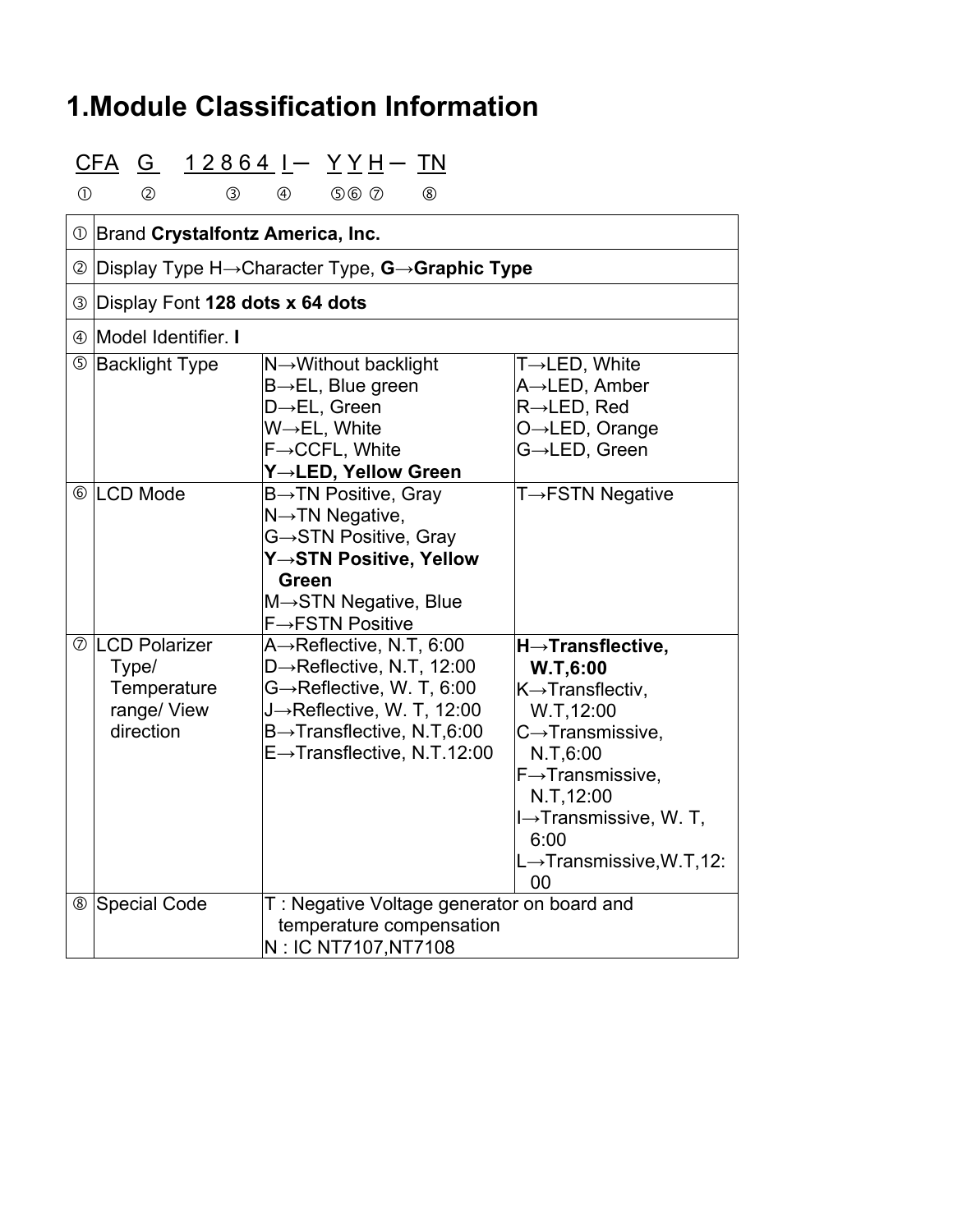### **2.Precautions in Use of LCD Module**

- (1) Avoid applying excessive shocks to the module or making any alterations or modifications.
- (2) Don't make extra holes on the printed circuit board, modify its shape, or change the components of LCD Module.
- (3) Don't disassemble the LCM.
- (4) Don't operate it above the absolute maximum rating.
- (5) Don't drop, bend or twist LCM.
- (6) Solder:only to the I/O terminals.
- (7) Store in antistatic container and clean enviroment.

#### **3.General Specification**

| <b>ITEM</b>      | <b>STANDARD VALUE</b>                            | <b>UNIT</b> |
|------------------|--------------------------------------------------|-------------|
| Number of dots   | $128 \times 64$                                  | dots        |
| Module dimension | $80.0(W)$ ×70.0(H) ×13.6(D)                      | mm          |
| View area        | $72.0(W)$ ×40.0(H)                               | mm          |
| Active area      | 66.52(W) $\times$ 33.24(H)                       | mm          |
| Dot size         | $0.48(W) \times 0.48(H)$                         | mm          |
| Dot pitch        | $0.52(W) \times 0.52(H)$                         | mm          |
| LCD type         | <b>STN Positive, Yellow Green, Transflective</b> |             |
| View direction   | 6 o'clock                                        |             |
| <b>Backlight</b> | LED, yellow green                                |             |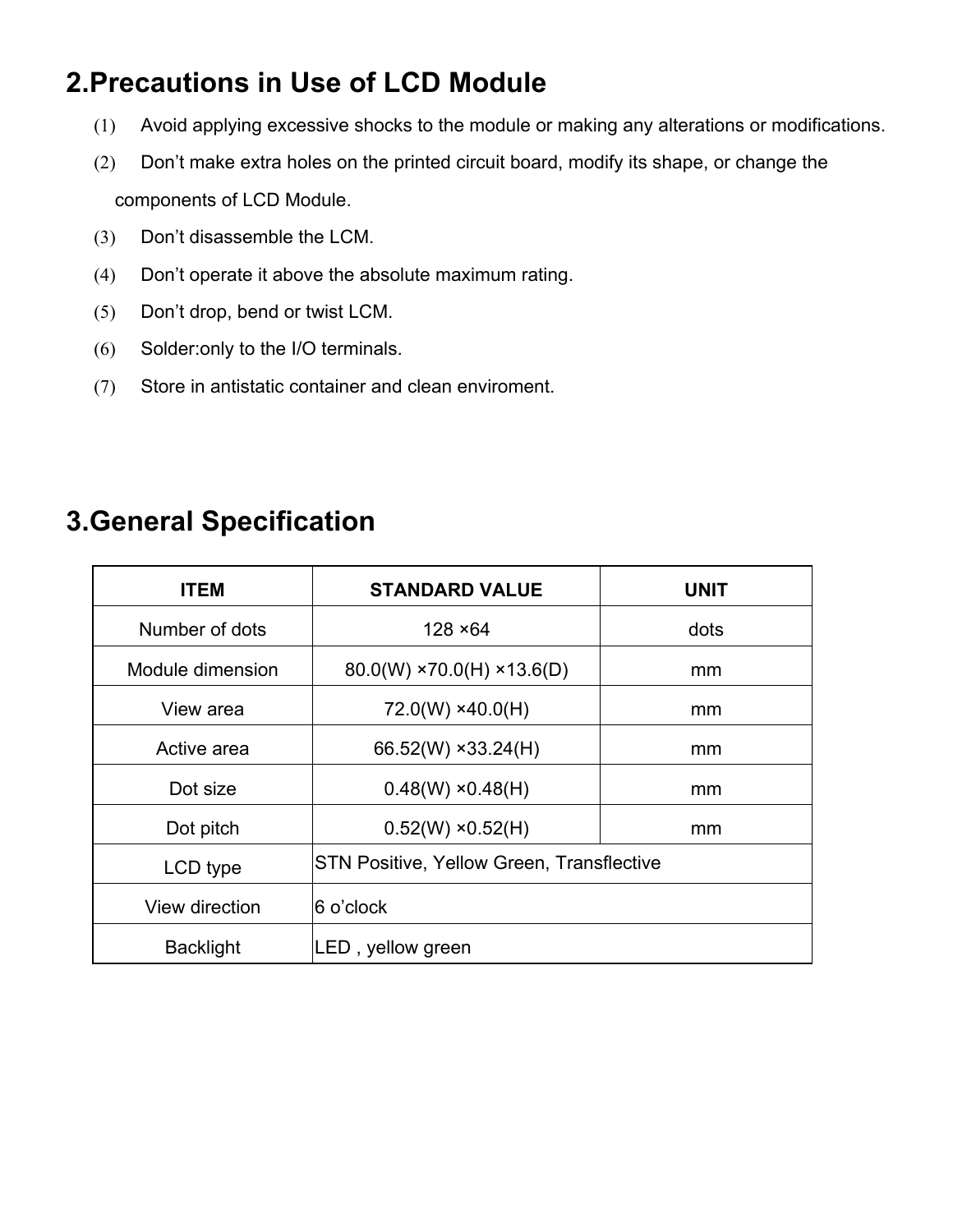# **4.Absolute Maximum Ratings**

| <b>ITEM</b>                     | <b>SYMBOL</b>              | MIN.            | TYP. | MAX.            | <b>UNIT</b> |
|---------------------------------|----------------------------|-----------------|------|-----------------|-------------|
| <b>Operating Temperature</b>    | $\mathsf{T}_{\mathsf{OP}}$ | $-20^{\circ}$ C |      | $+70^{\circ}$ C |             |
| Storage Temperature             | $\mathsf{T}_{\text{ST}}$   | $-30^{\circ}$ C |      | $+80^{\circ}$ C |             |
| Input Voltage                   | $V_1$                      | 0               |      | $V_{\rm CC}$    | ٧           |
| <b>Supply Voltage For Logic</b> | $V_{DD}$                   | 0               |      | 6.7             | V           |
| Supply Voltage For LCD          | $V_{DD}$ - $V_{LCD}$       | 0               |      | 16.7            | V           |
| Supply Voltage For LCD          | $V_{OUT}$                  |                 |      | -5              | V           |

### **5.Electrical Characteristics**

| <b>ITEM</b>                            | <b>SYMBOL</b>       | <b>CONDITION</b>    | MIN.           | TYP. | MAX.     | <b>UNIT</b> |
|----------------------------------------|---------------------|---------------------|----------------|------|----------|-------------|
| Voltage<br>Supply<br>For<br>Logic      | $V_{DD}$ - $V_{SS}$ |                     | 4.5            | 5.0  | 5.5      | $\vee$      |
|                                        |                     | Ta=-20 $^{\circ}$ C |                |      | 10.5     | $\vee$      |
| Voltage<br>Supply<br>For<br><b>LCD</b> | $V_{DD}$ - $V_0$    | $Ta = 25^{\circ}C$  |                | 8.7  |          | $\vee$      |
|                                        |                     | Ta=+70 $^{\circ}$ C | 7.6            |      |          | $\vee$      |
| Input High Vol                         | V <sub>IH</sub>     |                     | 2.0            |      | $V_{DD}$ | $\vee$      |
| Input Low Vol                          | $V_{IL}$            |                     | $\overline{0}$ |      | 0.8      | $\vee$      |
| Output High Vol                        | $V_{OH}$            |                     | 2.4            |      | $V_{DD}$ | V           |
| Output Low Vol.                        | $V_{OL}$            |                     | $\overline{0}$ |      | 0.4      | $\vee$      |
| <b>Supply Current</b>                  | $I_{DD}$            |                     | 3.0            | 4.0  | 5.0      | mA          |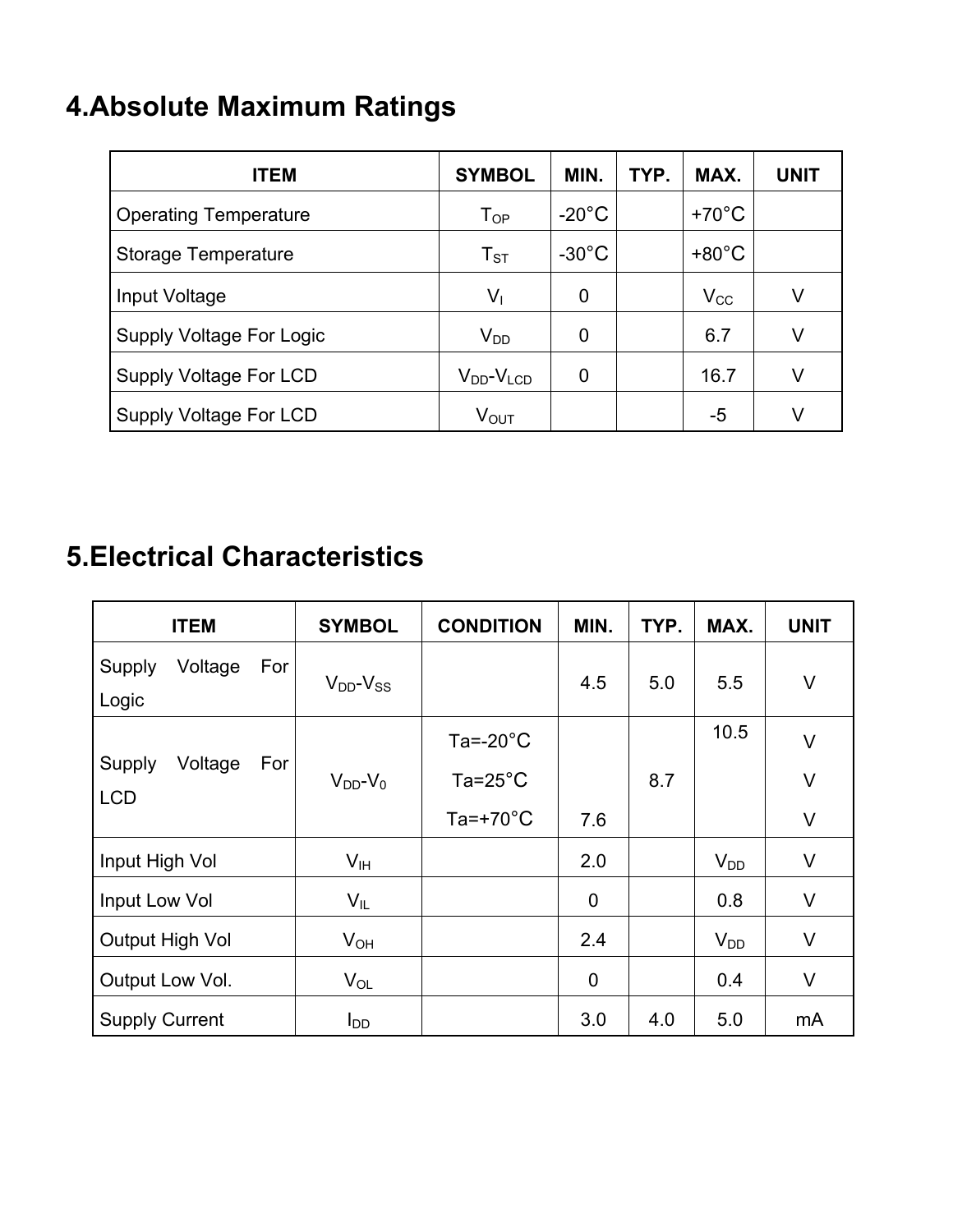### **6.Optical Characteristics**

| <b>ITEM</b>           | <b>SYMBOL</b> | <b>CONDITION</b> | <b>MIN</b> | <b>TYP</b> | <b>MAX</b> | <b>UNIT</b> |
|-----------------------|---------------|------------------|------------|------------|------------|-------------|
|                       | $(V)\theta$   | $CR \geq 2$      | 20         |            | 40         | deg.        |
| View Angle            | $\phi(H)$     | $CR \geq 2$      | $-30$      |            | 30         | deg.        |
| <b>Contrast Ratio</b> | <b>CR</b>     |                  |            | 3          |            |             |
|                       | T rise        |                  |            | 200        | 300        | ms          |
| Response Time         | T fall        |                  |            | 200        | 300        | ms          |

#### **6.1 Definitions**





#### **View Angles Contrast Ratio**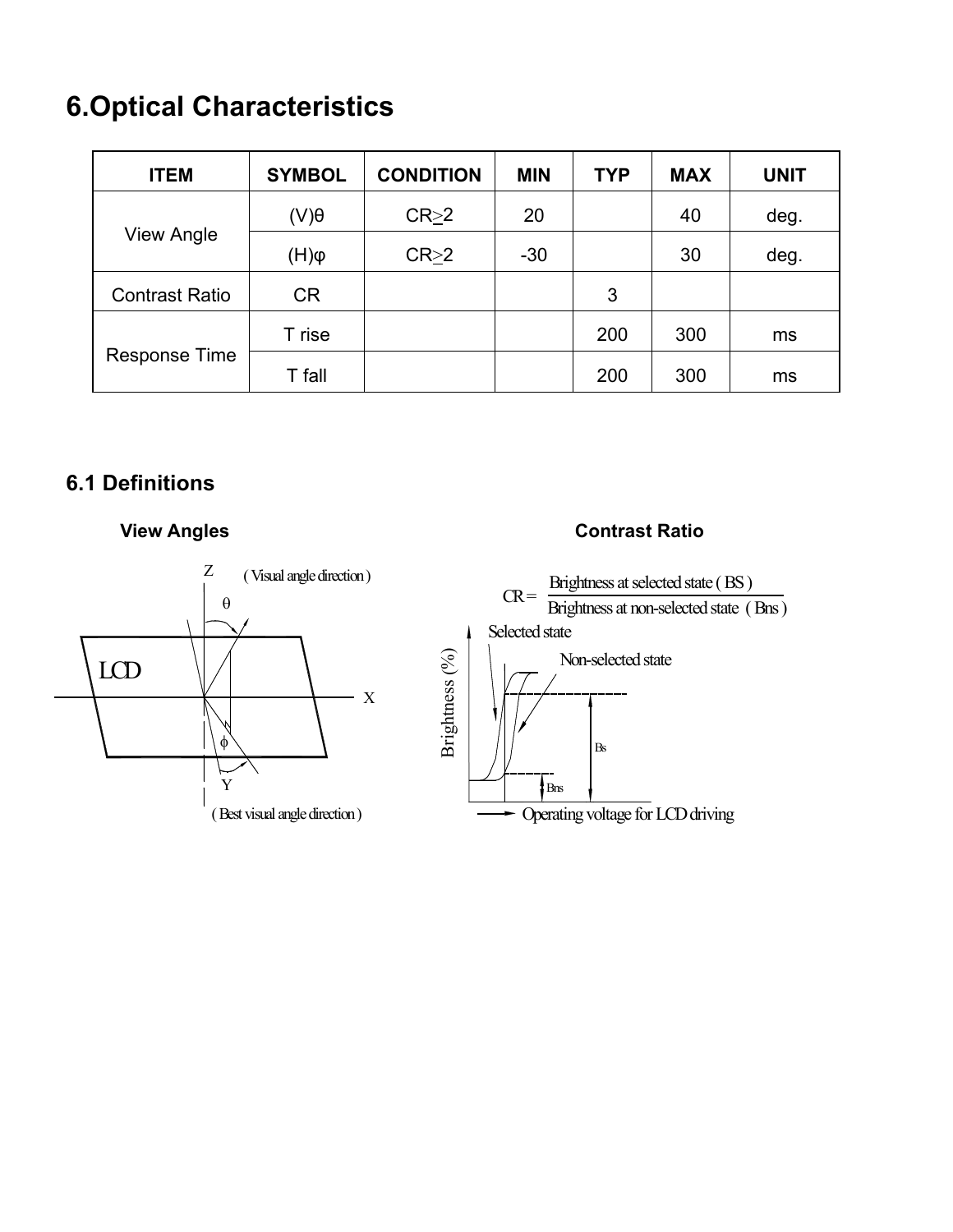#### **Response Time**

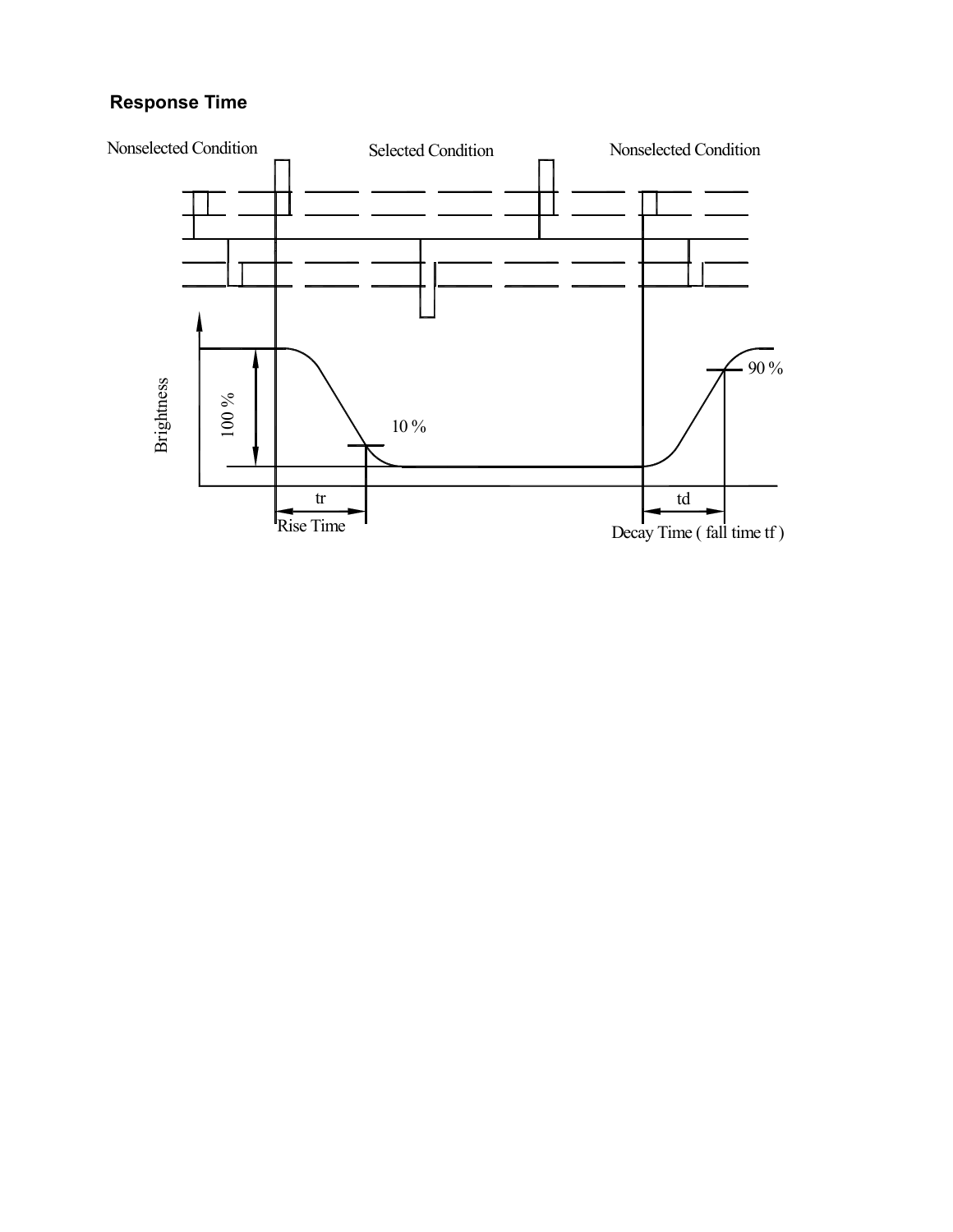### **7.Interface Pin Function**

| Pin<br>No.     | <b>Symbol</b>   | Level      | <b>Description</b>                       |
|----------------|-----------------|------------|------------------------------------------|
| 1              | <b>VSS</b>      | 0V         | Ground                                   |
| $\overline{2}$ | V <sub>DD</sub> | 5.0V       | Supply voltage for logic                 |
| 3              | $V_{\rm O}$     | (Variable) | Contrast Adjustment                      |
| 4              | D/I             | H/L        | H: Data, L: Instruction                  |
| 5              | R/W             | H/L        | H: Read(MPU←Module), L:Write(MPU→Module) |
| 6              | E               | H          | Enable signal                            |
| $\overline{7}$ | DB <sub>0</sub> | H/L        | Data bus line                            |
| 8              | DB1             | H/L        | Data bus line                            |
| 9              | DB <sub>2</sub> | H/L        | Data bus line                            |
| 10             | DB <sub>3</sub> | H/L        | Data bus line                            |
| 11             | DB4             | H/L        | Data bus line                            |
| 12             | DB <sub>5</sub> | H/L        | Data bus line                            |
| 13             | DB <sub>6</sub> | H/L        | Data bus line                            |
| 14             | DB <sub>7</sub> | H/L        | Data bus line                            |
| 15             | CS <sub>1</sub> | H          | Select Column 1 ~ Column 64              |
| 16             | CS <sub>2</sub> | H          | Select Column 65 ~ Column 128            |
| 17             | <b>RST</b>      | L          | Reset signal                             |
| 18             | Vout            |            | <b>Negative Voltage</b>                  |
| 19             | A               |            | Power supply for LED backlight (+)       |
| 20             | Κ               |            | Power supply for LED backlight ( - )     |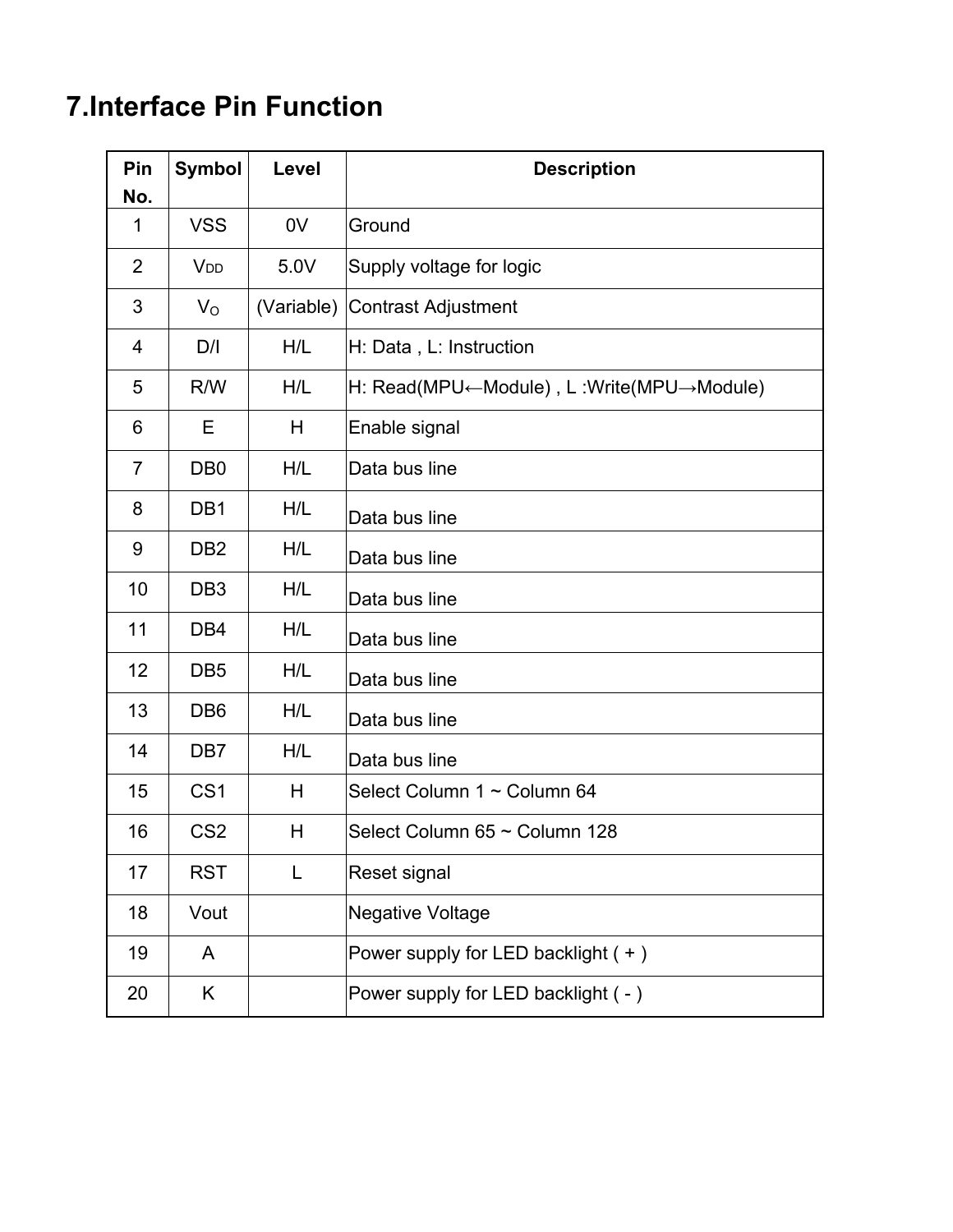#### **8.Contour Drawing & Block Diagram**

RES

CS2 CS1

 $\begin{array}{c}\n 80 \text{ series} \\
\text{or} \\
68 \text{ series}\n \end{array}\n \begin{array}{c}\n \overline{\text{L}} \\
\overline{\text{DB0}-\text{DB7}} \\
\overline{\text{DB0}} \\
\end{array}$ E<br>DB0~DB7 R/W D/I

MPU



π

 $\frac{V_0}{V_1}$   $\frac{V_0}{V_1}$   $\frac{V_0}{V_1}$   $\frac{V_0}{V_0}$ 

K

RES C<sub>S2</sub>

DB7

D<sub>B5</sub>

D<sub>B4</sub>

Vdd  $\overline{V_0}$ D/I  $R/\overline{W}$ 

DB0 D<sub>B1</sub> DB2 D<sub>B</sub>3

E

Vee

Vee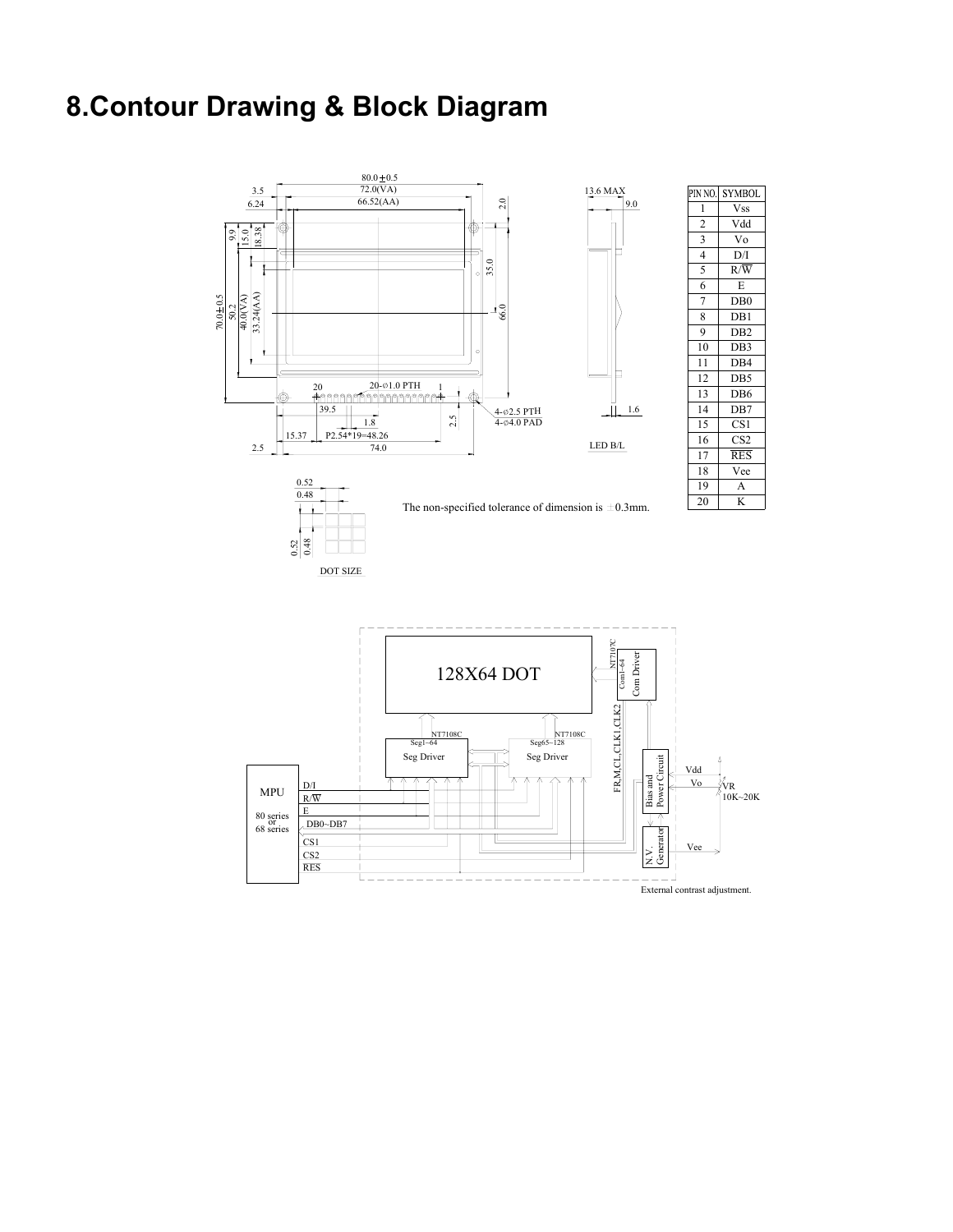### **9.Timing Characteristics**

| <b>MPU Interface</b>   |        |      |            |            |      |  |  |  |  |  |  |
|------------------------|--------|------|------------|------------|------|--|--|--|--|--|--|
| <b>Characteristic</b>  | Symbol | Min  | <b>Typ</b> | <b>Max</b> | Unit |  |  |  |  |  |  |
| E cycle                | tcyc   | 1000 |            |            | ns   |  |  |  |  |  |  |
| E high level width     | twhE   | 450  |            |            | ns   |  |  |  |  |  |  |
| E low level width      | twlE   | 450  |            |            | ns   |  |  |  |  |  |  |
| E rise time            | tr     |      |            | 25         | ns   |  |  |  |  |  |  |
| E tall time            | tf     |      |            | 25         | ns   |  |  |  |  |  |  |
| Address set-up time    | tas    | 140  |            |            | ns   |  |  |  |  |  |  |
| Address hold time      | tah    | 10   |            |            | ns   |  |  |  |  |  |  |
| Data set-up time       | tdsw   | 200  |            |            | ns   |  |  |  |  |  |  |
| Data delay time        | tddr   |      |            | 320        | ns   |  |  |  |  |  |  |
| Data hold time (write) | tdhw   | 10   |            |            | ns   |  |  |  |  |  |  |
| Data hold time (read)  | tdhr   | 20   |            |            | ns   |  |  |  |  |  |  |

**MPU Write Timing** 





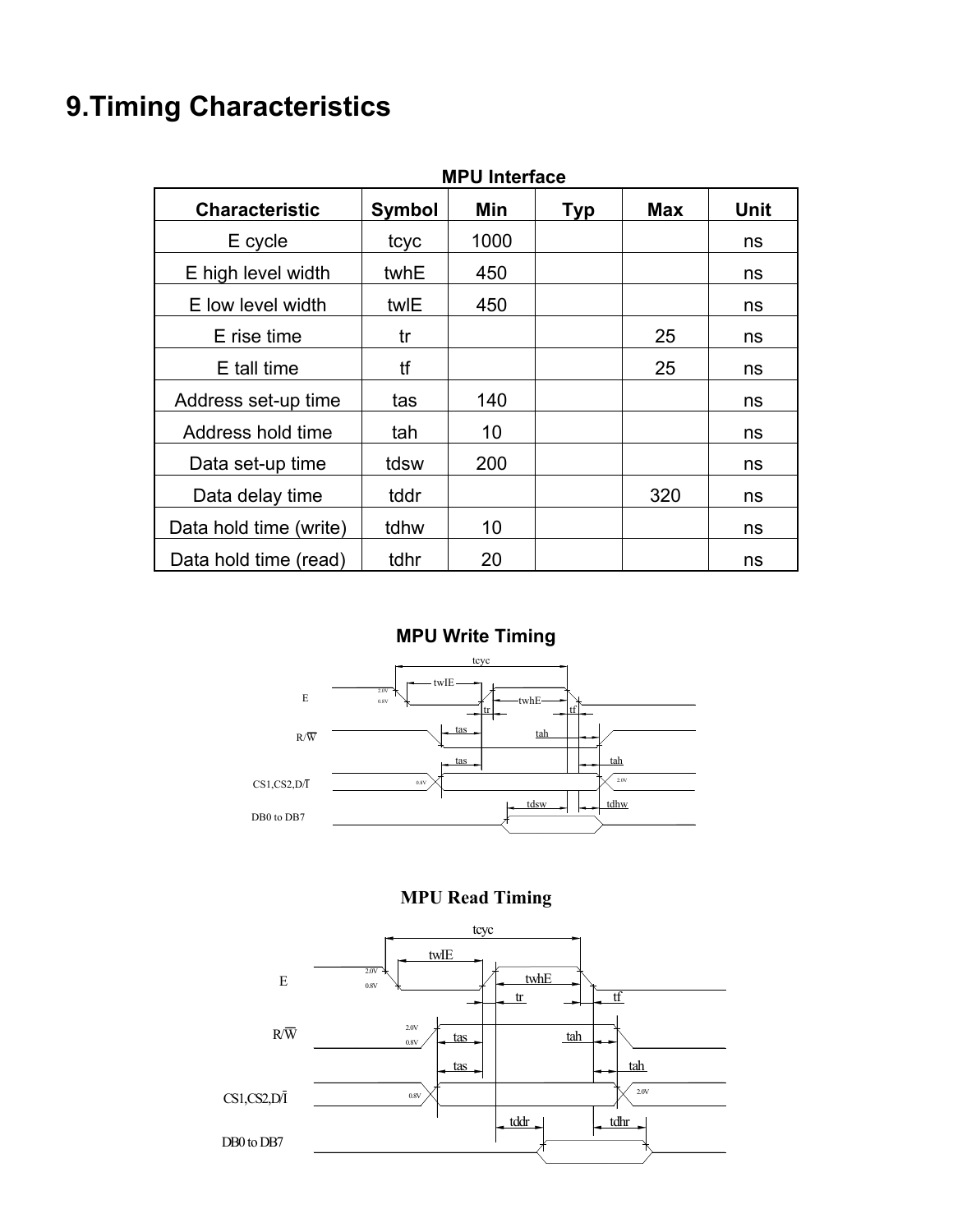### **10.Display Control Instruction**

The display control instructions control the internal state of the NT7108. Instruction is received from MPU to NT7108 for the display control. The following table shows various instructions.

| Instruction                          | RS |   |      | R/W DB7 DB6 DB5 DB4 DB3 DB2 DB1 DB0 |                           |                      |    |                  |                                                                                                                            |                                                                          | Function                                                                                                                        |
|--------------------------------------|----|---|------|-------------------------------------|---------------------------|----------------------|----|------------------|----------------------------------------------------------------------------------------------------------------------------|--------------------------------------------------------------------------|---------------------------------------------------------------------------------------------------------------------------------|
| Display on/off                       | L  | L | L    | L                                   | Η                         | н                    | Η  | н                | Η                                                                                                                          | L/H                                                                      | Controls the display on or off.<br>Internal status and display RAM<br>data is not affected.<br>L:OFF, H:ON                      |
| Set address<br>(Y address)           | L  | L | L    | Η                                   |                           |                      |    | Y address (0-63) |                                                                                                                            |                                                                          | Sets the Y address in the Y<br>address counter.                                                                                 |
| Set page<br>(X address)              | L  | L | Η    | L                                   | Η                         | Η<br>Η<br>Page (0-7) |    |                  |                                                                                                                            |                                                                          | Sets the X address at the X<br>address register.                                                                                |
| Display<br>Start line<br>(Z address) | L  | L | Η    | Η                                   | Display start line (0-63) |                      |    |                  |                                                                                                                            | Indicates the display data<br>RAM displayed at the top of the<br>screen. |                                                                                                                                 |
| Status read                          | L  | Η | Busy | L                                   | On/<br>Off                | Reset                | T. | L                | L                                                                                                                          | L                                                                        | Read status.<br>BUSY<br>L: Ready<br>H: In operation<br>ON/OFF L: Display ON<br>H: Display OFF<br>RESET<br>L: Normal<br>H: Reset |
| Write display<br>data                | Η  | L |      | Write data                          |                           |                      |    |                  | Writes data (DB0: 7) into display<br>data RAM. After writing<br>instruction, Y address is<br>increased by 1 automatically. |                                                                          |                                                                                                                                 |
| Read display<br>data                 | Η  | Η |      |                                     |                           | Read data            |    |                  |                                                                                                                            |                                                                          | Reads data (DB0: 7) from display<br>data RAM to the data bus.                                                                   |

#### **11.Detailed Explanation**

| rэ |  | DB6 | DB5. | R4 | R٩ | DB2 | 11 H I |  |
|----|--|-----|------|----|----|-----|--------|--|
|    |  |     |      |    |    |     |        |  |

The display data appears when D is 1 and disappears when D is 0. Though the data is not on the screen with D=0, it remains in the display data RAM. Therefore, you can make it appear by changing D=0 into D=1.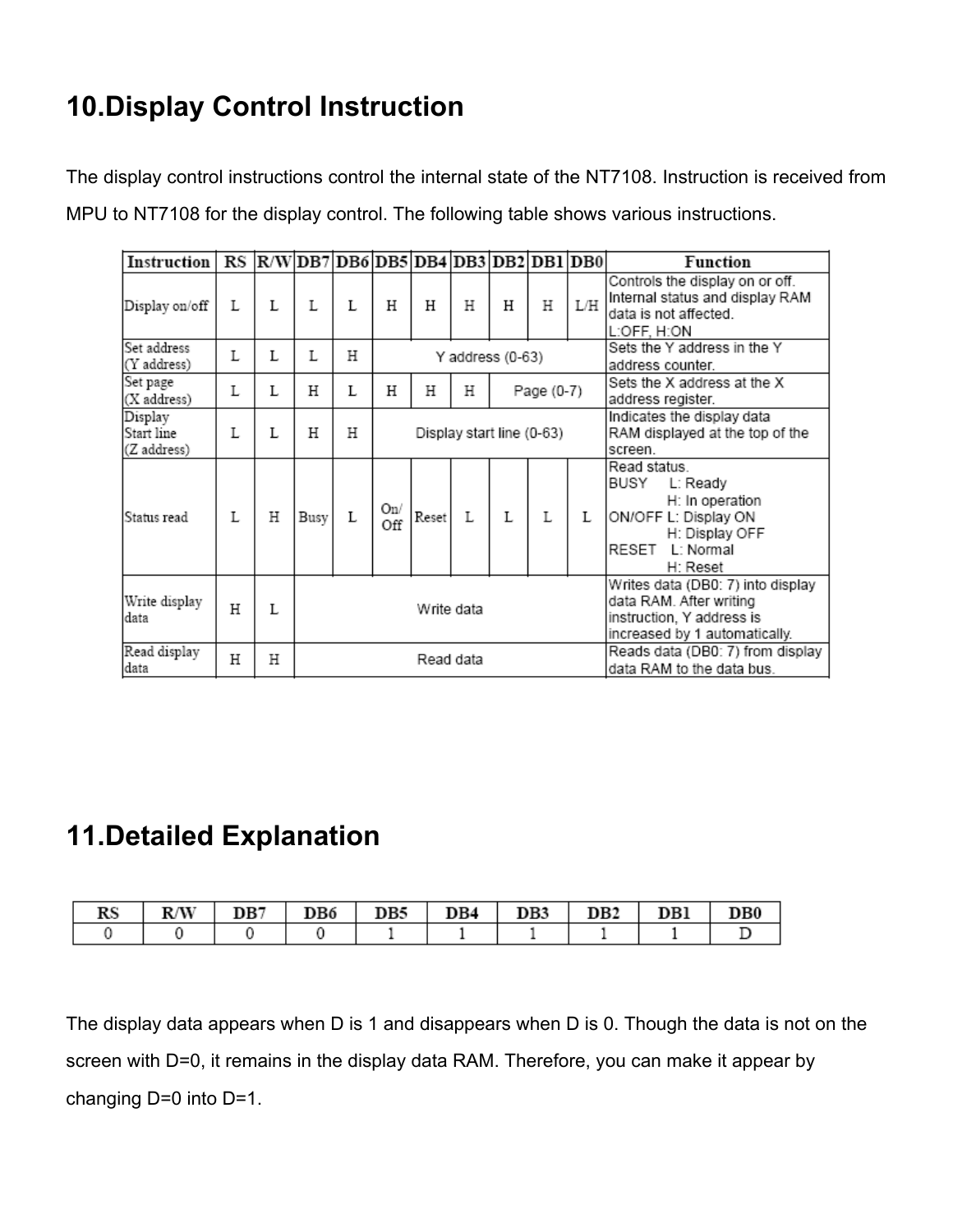#### **SET ADDRESS (Y ADDRESS)**

| RS |  |  |  | R/W   DB7   DB6   DB5   DB4   DB3   DB2   DB1   DB0 |  |
|----|--|--|--|-----------------------------------------------------|--|
|    |  |  |  | $AC5$   $AC4$   $AC3$   $AC2$   $AC1$   $AC0$       |  |

Y address (AC0-AC5) of the display data RAM is set in the Y address counter. An address is set by instruction and increased by 1 automatically by read or write operations of display data.

#### **SET PAGE (X ADDRESS)**

|  |  | $RS$   $RW$   $DB7$   $DB6$   $DB5$   $DB4$   $DB3$   $DB2$   $DB1$ |  |                       | DB0 |
|--|--|---------------------------------------------------------------------|--|-----------------------|-----|
|  |  |                                                                     |  | $AC2$   $AC1$   $AC0$ |     |

X address (AC0-AC2) of the display data RAM is set in the X address register. Writing or reading to or from MPU is executed in this specified page until the next page is set.

#### **DISPLAY START LINE (Z ADDRESS)**

| RS | R/W | DB7 | DB6 | DB5 | DB4 | DB3                                             | DB <sub>2</sub> | DB1 | DB0 |
|----|-----|-----|-----|-----|-----|-------------------------------------------------|-----------------|-----|-----|
|    |     |     |     | AC5 |     | $\vert$ AC4 $\vert$ AC3 $\vert$ AC2 $\vert$ AC1 |                 |     | AC0 |

Z address (AC0-AC5) of the display data RAM is set in the display start line register and displayed at the top of the screen. When the display duty cycle is 1/64 or others (1/32-1/64), the data of total line number of LCD screen, from the line specified by display start line instruction, is displayed.

#### **STATUS READ**

| RS | R/W | DB7 | DB6 | DB5 | ١R4 | DB3 | DB2 | DBl | B0 |
|----|-----|-----|-----|-----|-----|-----|-----|-----|----|
|    |     | o.  |     |     |     |     |     |     |    |

#### *BUSY*

When BUSY is 1, the Chip is executing internal operation and no instructions are accepted.

When BUSY is 0, the Chip is ready to accept any instructions.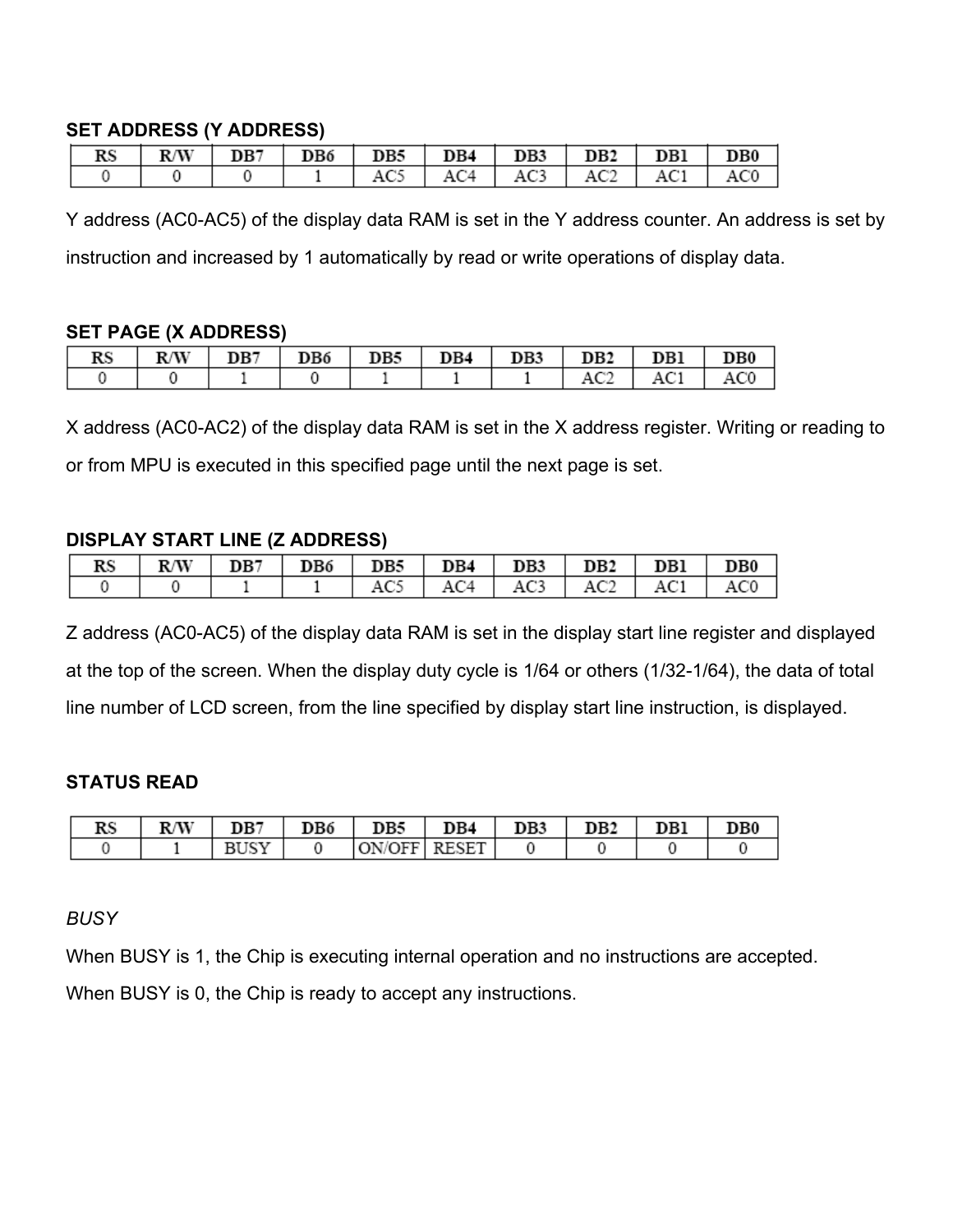#### *ON/OFF*

When ON/OFF is 1, the display is OFF.

When ON/OFF is 0, the display is ON.

#### *RESET*

When RESET is 1, the system is being initialized.

In this condition, no instructions except status read can be accepted.

When RESET is 0, initializing has finished and the system is in usual operation condition.

#### **WRITE DISPLAY DATA**

| RS | R/W | DB7 | DB6 | DB5 | DB4 | DB3 | DB <sub>2</sub> | DBl | DB0 |
|----|-----|-----|-----|-----|-----|-----|-----------------|-----|-----|
|    |     |     |     |     | 34ء |     |                 |     |     |

Writes data (D0-D7) into the display data RAM. After writing instruction, Y address is increased by

1 automatically.

#### **READ DISPLAY DATA**

| RS | R/W | DB7 | DB6 | DB5   | DB4 | DB3 | DB2 | DB1 | DB0 |
|----|-----|-----|-----|-------|-----|-----|-----|-----|-----|
|    |     |     | D6  | 1 D.S | D4  | D3  | D2  |     |     |

Reads data (D0-D7) from the display data RAM. After reading instruction, Y address is increased

by 1 automatically.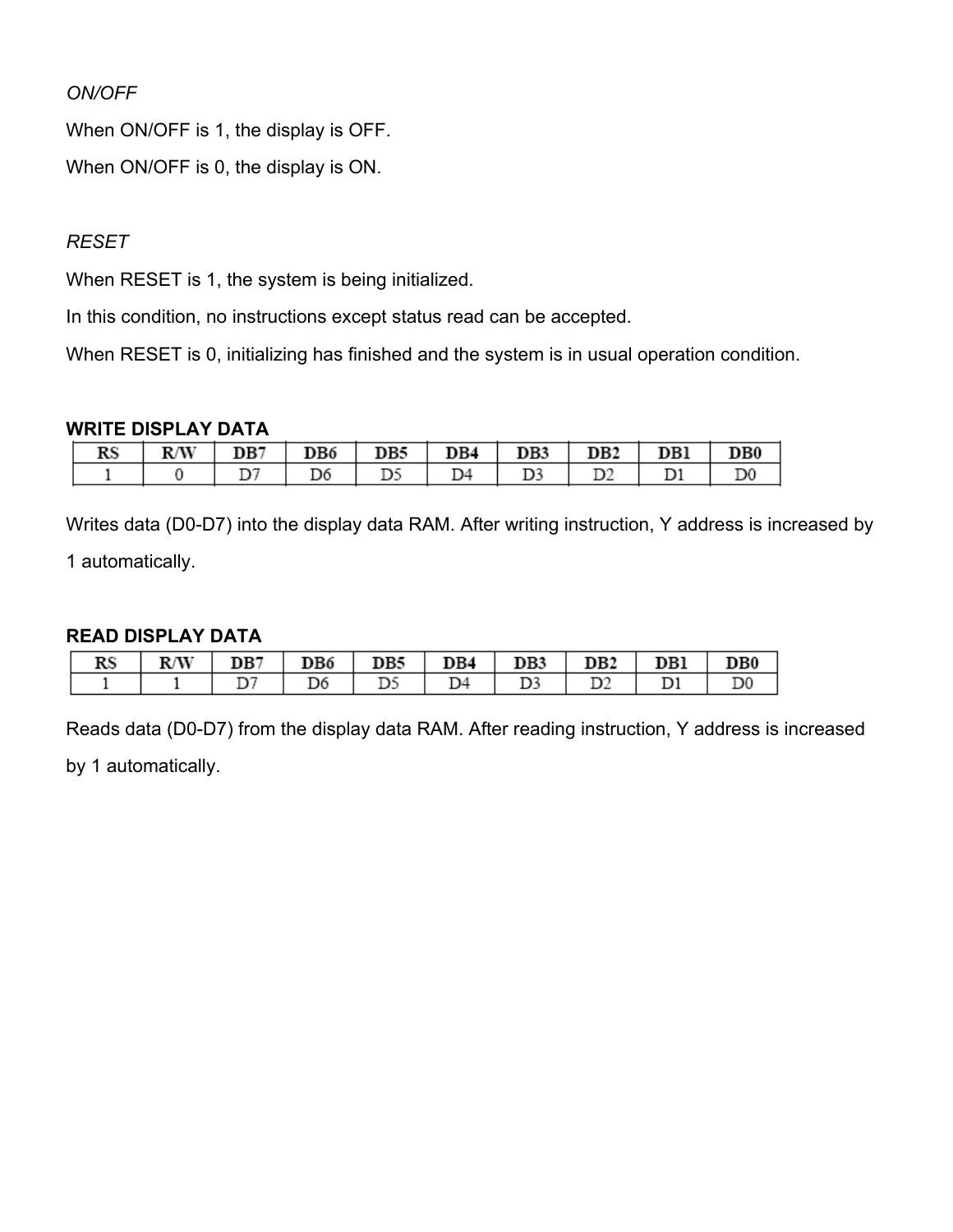### **12.Reliability**

#### **Content of Reliability Test (wide temperature, -20**°**~70**°**)**

| <b>Environmental Test</b>                      |                                                                                                                                                                                          |                                                                                                                                                     |              |  |  |  |  |  |  |
|------------------------------------------------|------------------------------------------------------------------------------------------------------------------------------------------------------------------------------------------|-----------------------------------------------------------------------------------------------------------------------------------------------------|--------------|--|--|--|--|--|--|
| <b>Test Item</b>                               | <b>Content of Test</b>                                                                                                                                                                   | <b>Test Condition</b>                                                                                                                               | <b>Note</b>  |  |  |  |  |  |  |
| High Temperature storage                       | Endurance test applying the high storage temperature for a<br>long time.                                                                                                                 | $80^{\circ}$<br>200hrs                                                                                                                              | 2            |  |  |  |  |  |  |
| Low Temperature<br>storage                     | Endurance test applying the high storage temperature for a<br>long time.                                                                                                                 | $-30^\circ$<br>200hrs                                                                                                                               | 1,2          |  |  |  |  |  |  |
| <b>High Temperature</b><br>Operation           | Endurance test applying the electric stress (Voltage &<br>Current) and the thermal stress to the element for a long<br>time.                                                             | $70^{\circ}$<br>200hrs                                                                                                                              |              |  |  |  |  |  |  |
| Low Temperature<br>Operation                   | Endurance test applying the electric stress under low<br>temperature for a long time.                                                                                                    | $-20^\circ$<br>200hrs                                                                                                                               | $\mathbf{1}$ |  |  |  |  |  |  |
| High Temperature/<br><b>Humidity Operation</b> | The module should be allowed to stand at $60^\circ$ , 90%RH max<br>For 96hrs under no-load condition excluding the polarizer,<br>Then taking it out and drying it at normal temperature. | $60^\circ$ , 90%RH<br>96hrs                                                                                                                         | 1,2          |  |  |  |  |  |  |
| Thermal shock resistance                       | The sample should be allowed stand the following 10 cycles<br>of<br>operation<br>$-20^\circ$ $25^\circ$ $70^\circ$<br>30min 5min<br>30min<br>1 cycle                                     | $-20^\circ/70^\circ$<br>10 cycles                                                                                                                   |              |  |  |  |  |  |  |
| <b>Vibration test</b>                          | Endurance test applying the vibration during transportation<br>and using.                                                                                                                | Total fixed amplitude<br>1.5mm<br>Vibration Frequency<br>10~55Hz<br>One cycle 60 seconds<br>to 3 directions of X, Y, Z<br>Each 15<br>for<br>minutes | 3            |  |  |  |  |  |  |
| Static electricity test                        | Endurance test applying the electric stress to the terminal.                                                                                                                             | VS=800V.RS=1.5k $\Omega$<br>CS=100pF<br>1 time                                                                                                      |              |  |  |  |  |  |  |

Note 1: No condensation to be observed.

- Note 2: The function test shall be conducted after 4 hours storage at the normal Temperature and humidity after remove from the test chamber.
- Note 3: Vibration test conducted to the product itself without putting it in a container.